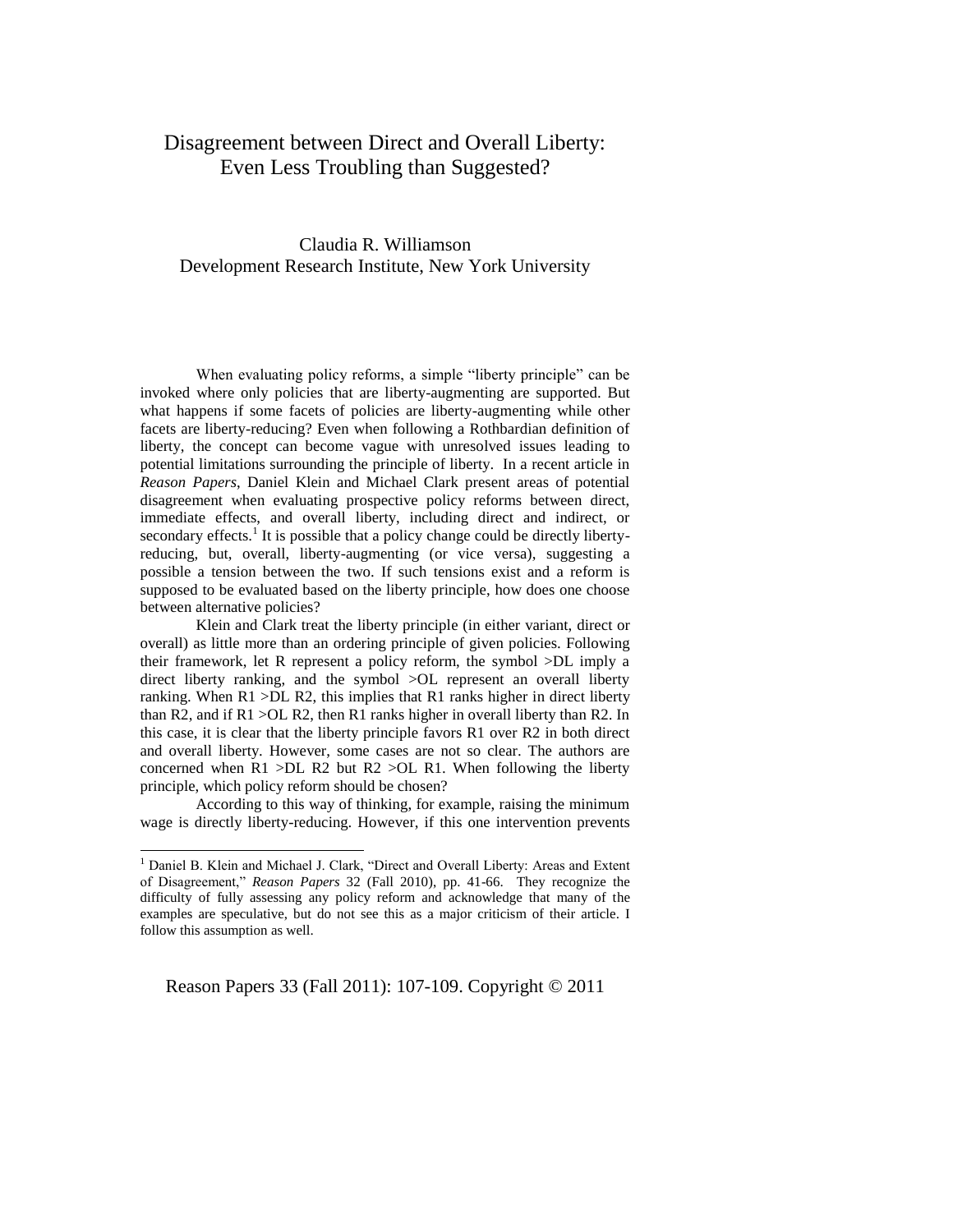more severe labor market regulations, it could be overall liberty-augmenting. The authors use this framework to analyze eleven specific areas (military actions, pollution, etc.) in which disagreement might likely occur. One of the most important areas for disagreement is coercive hazard, which occurs when government subsidizes specific behaviors or programs, making taxpayers foot the bill for risk taking. Because of government involvement in these markets, there becomes a liberty-augmenting argument for restrictions in these industries leading to possible disagreement between direct and overall liberty.

Even with such possibilities, most of the time direct and overall liberty are in agreement. When there is disagreement it is not that significant, leading Klein and Clark to conclude that such tension is "troublesome, but not *that* troublesome" (p. 65). Their framework is concerned with scope and timeframe; however, they stop short the analysis in both scope and time. What they fail to explore is how the liberty principle is also an engine for formulating relevant, focal policy reforms, or Rs. In the context of the larger discussion, the Rs are not just given by some other source, but are formulated within the discussion itself. Klein and Clark casually mention that indirect effects can span and effect other polices and future reforms, but do not include this in their formal analysis. Policies typically come bundled together, if not in direct form, in at least indirect effects. For example, the current health care reform legislation does not involve one coercive act but countless coercive acts that span across many different areas. Therefore, the framework can be expanded in scope to include R3, a vector of potential policy reforms, and the time frame can be expanded to include the long-run secondary effects from policies within R3.

When Klein and Clark find a dyad (R1, R2) for which direct and overall liberty disagree, very often the liberty principle points to further relevant policy reforms, or an R3. Once we include R3 in the dyad with (R1, R2), agreement between direct and overall liberty may be obtained. That is, for (R1, R3) there is no disagreement, and for (R2, R3) there is no disagreement. Thus, the disagreement between direct and overall liberty for dyad (R1, R2) does not force us to maintain our focus on R1 versus R2. Instead, the very disagreement may lead us to focus on a conspicuous R3 for which there is no such disagreement. Klein and Clark neglect this dimension of the liberty principle as a guide for formulating the political discussion toward better policy alternatives.

In order to provide a concrete illustration and to show how this might work, I focus on coercive hazard in financial institutions. Examples of coercive hazard within financial institutions are abundant: the Federal Deposit Insurance Corporation (FDIC), the government bailout during the savings and loan crisis in the 1980s-1990s, and the more recent bank bailouts. Suppose a new policy, R1, is proposed to allow further restrictions in financial dealings, and R2 is to keep the current level of financial restrictions in place. The argument is that since the taxpayers pay for risky financial decisions undertaken by private companies, these decisions should be restricted and regulated. Direct liberty may be reduced because of new government

108